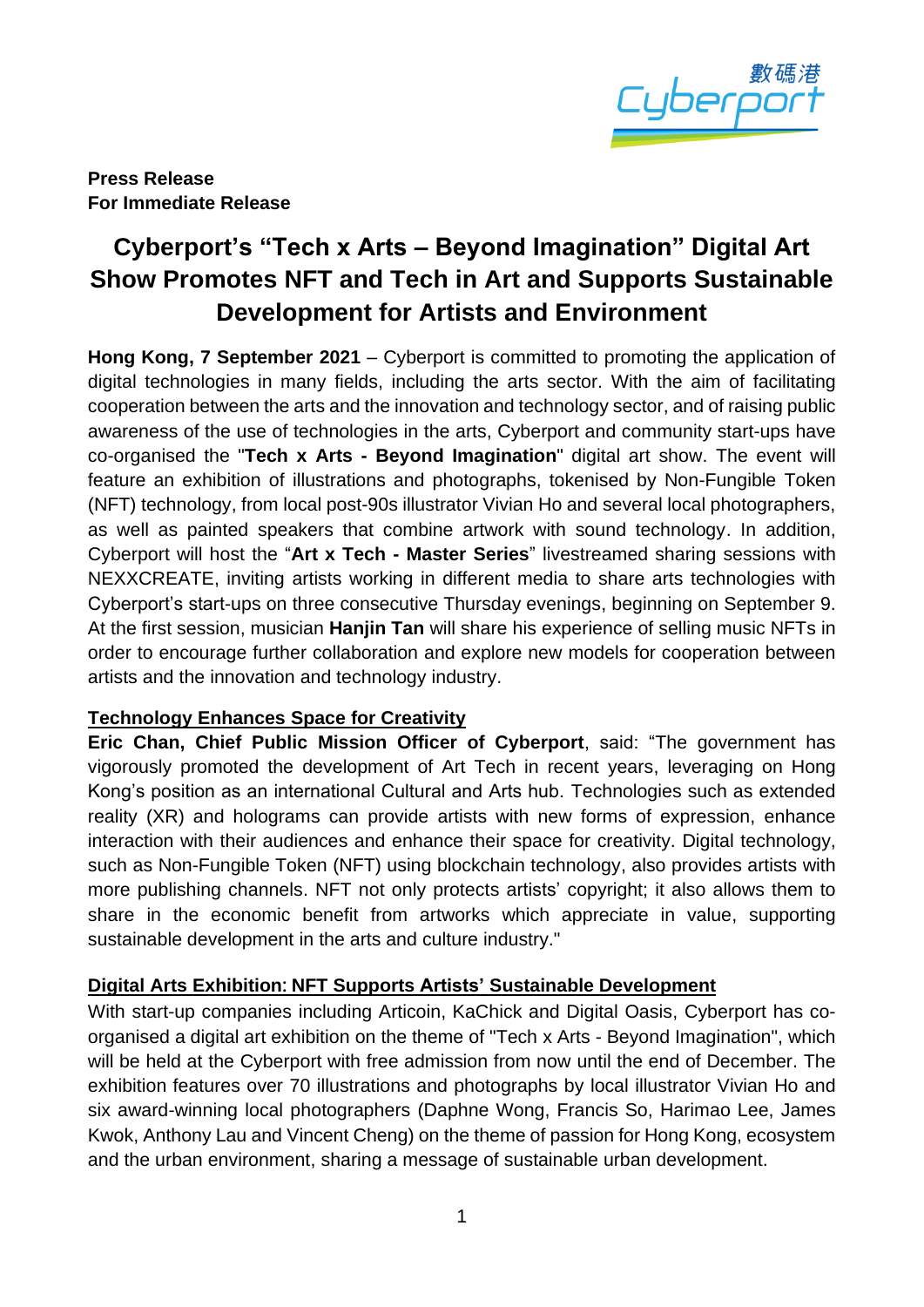

These illustrations and photographs have been tokenized with blockchain technology. With its traceable and non-tamperable features, blockchain protects the copyright on digital paintings, musical works, etc. in the virtual world. And, with its smart contracts function, artworks can be purchased and their creator can share in the profits from each transaction according to the contract conditions.

Local illustrator Vivian Ho said: "A sustainable and stable creative environment is very important to artists. The emergence of NFT technology is still a very new concept in the arts, but I am delighted to see that more channels are now provided for artists to publish their work, and in turn to benefit from each transaction."

Larry Lam, Founder of Articoin, said: "Visitors to the exhibition will learn how NFT promotes digital art trading, protects copyright and popularises art collecting. Articoin also aims to share the message of sustainable development by exhibiting artworks related to life in Hong Kong, relationship between people and urban and the natural environment."

#### **Visual and Auditory Enjoyment**

At the exhibition, Cyberport start-up Digital Oasis displays painted speakers which use patented surface vibration technology. While Hong Kong's living spaces offer limited space to install art pieces, the combination of painting and audio gear can allow people to enjoy their favourite music and art at the same time without taking up too much space. The technology turns a speaker into a unique work of art which reflects the owner's taste.

#### **Artists and Start-ups Share Thoughts on Arts and Technology Integration**

To foster exchanges between the innovation and technology sector and the arts and culture sector, Cyberport will host the "**Tech x Arts - Masters Series**" livestreamed sharing sessions on three consecutive Thursdays from 6 p.m. to 7 p.m., starting this Thursday (9 September). Local artists from multiple industries including the music industry, visual effects, etc. are invited to exchange ideas with Cyberport community start-ups Articoin, Alphabrain and Syzygy on how to integrate technology such as virtual reality (VR), hologram and more into artworks. During the first sharing session, musician Hanjin Tan will share his experience of selling music NFTs, and explore how NFT can support continuous development for artists. Live and Review modes are available on Cyberport's [Facebook](https://www.facebook.com/cyberport.hk/) page and [NEXXCREATE'](https://www.facebook.com/pages/category/Community-Organization/Nexxcreate-106185134946027/)s page.

###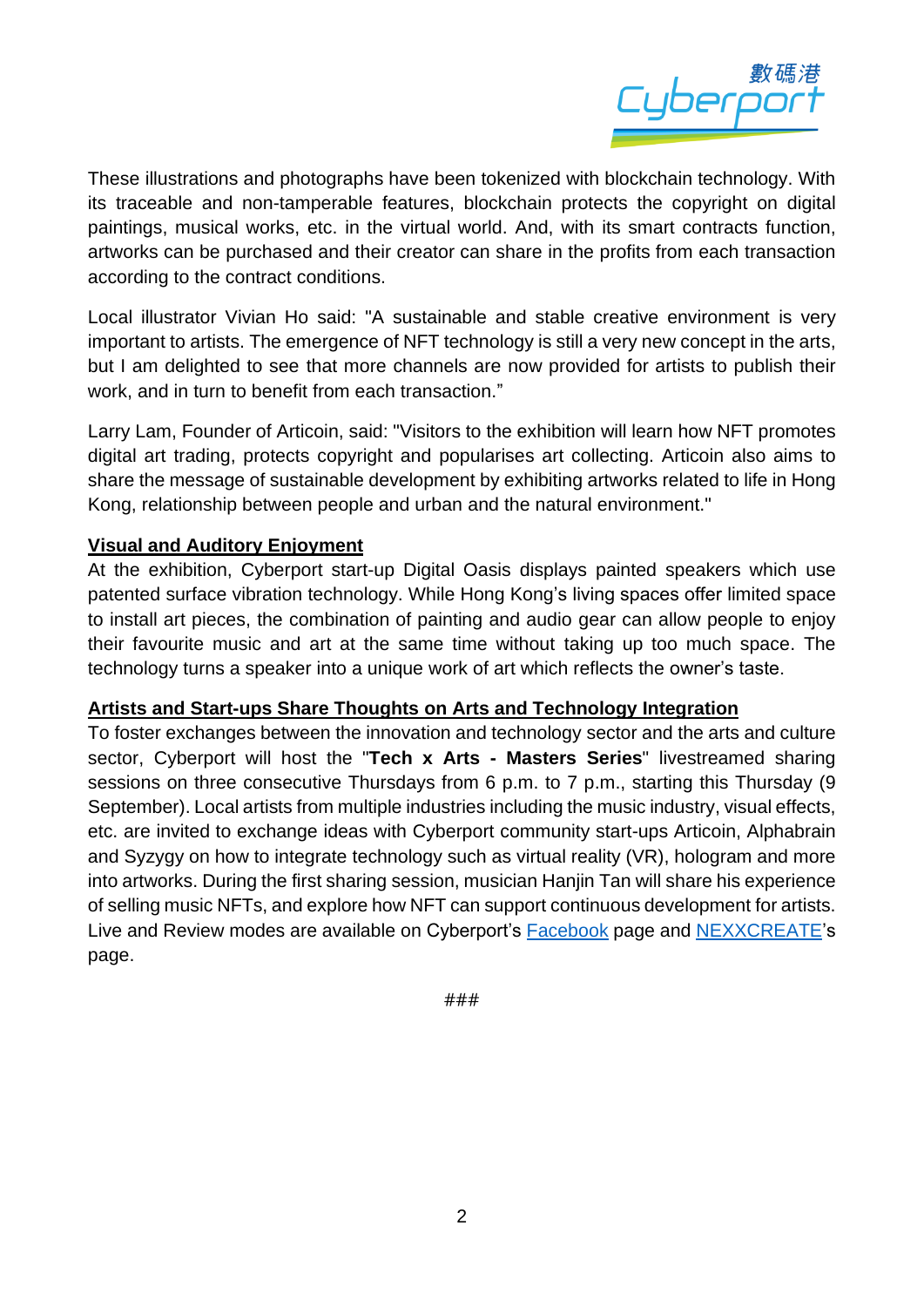

| Date:                       | From now - 31 December 2021*                                                                                                                                  |  |  |
|-----------------------------|---------------------------------------------------------------------------------------------------------------------------------------------------------------|--|--|
| Time:                       | 8am - 8pm HKT                                                                                                                                                 |  |  |
| Venue:                      | Unit 403, L4, Cyberport 3, 100 Cyberport Road, Hong Kong<br>(opposite to Starbucks)                                                                           |  |  |
| <b>Cyberport Start-ups:</b> | Articoin Stachick and Digital Oasis                                                                                                                           |  |  |
| Artists:                    | Local illustrator, Vivian Ho and six local award-winning<br>photographers, Daphne Wong, Francis So, Harimao Lee,<br>James Kwok, Anthony Lau and Vincent Cheng |  |  |

#### **"Tech x Arts - Beyond Imagination" digital art show**

*\*The exhibition will not be open on 12th – 14th September (Sun - Tue).*

### **"Tech X Arts - Masters Series" live streamed sharing sessions**

| Date                       | Time        | <b>Theme</b>                 | <b>Guests</b>                                                                            |
|----------------------------|-------------|------------------------------|------------------------------------------------------------------------------------------|
| 9 September<br>(Thursday)  | $6pm - 7pm$ | Non-Fungible<br>Token (NFT)  | Musician Hanjin Tan<br>Start-up: Articoin                                                |
| 16 September<br>(Thursday) |             | <b>Music</b><br>Tokenisation | <b>Musician</b><br>Yellow<br>and<br>Miss<br>Kavemura (Yuen Yuen)<br>Start-up: Alphabrain |
| 23 September<br>(Thursday) |             | Digital Art & Al             | Film director for visual<br>effects<br>Victor Wong<br>Start-up: Syzygy                   |

Live and Review modes are available on Cyberport's **[Facebook](https://www.facebook.com/cyberport.hk/)** page and **NEXXCREATE**'s page.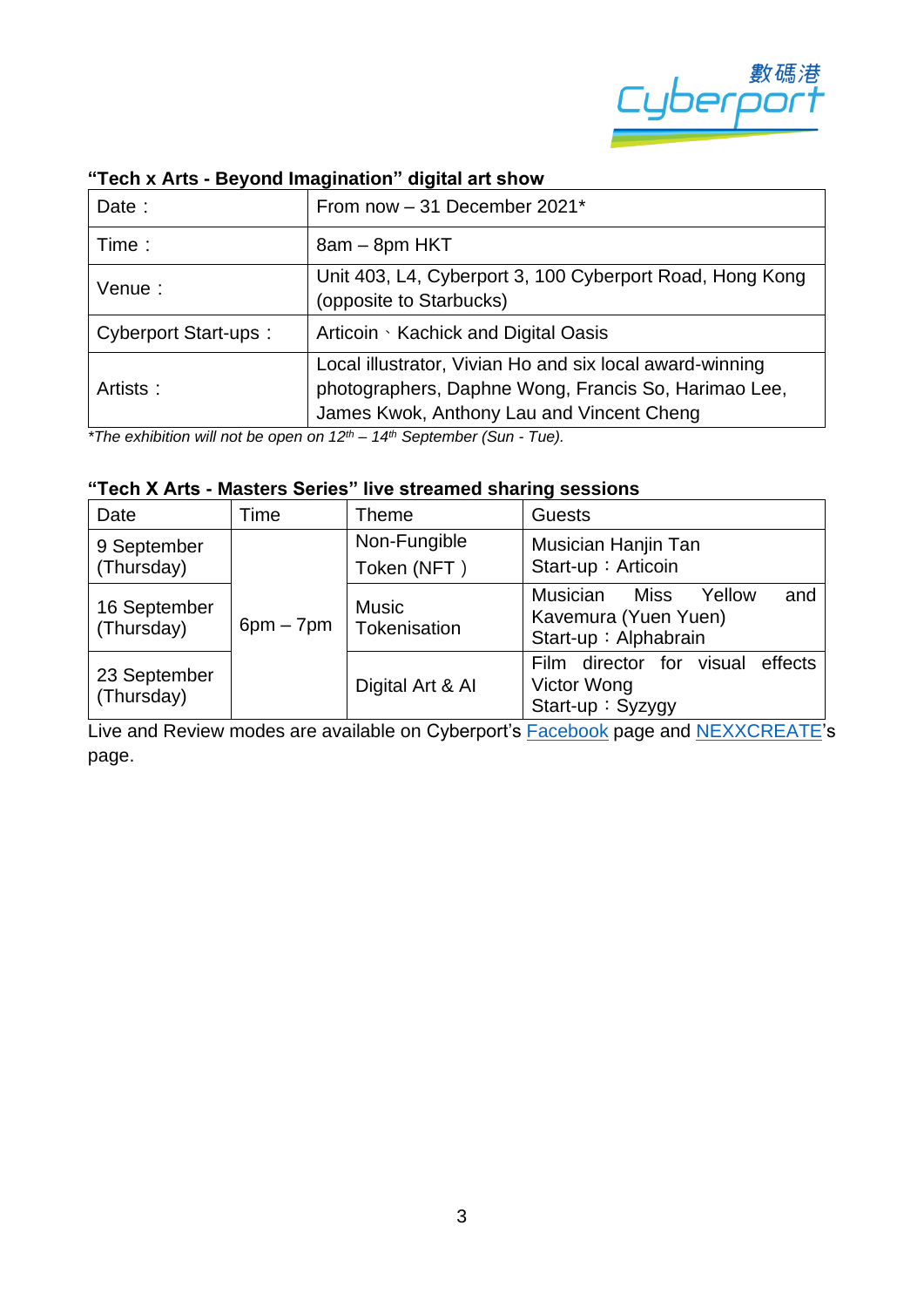

## For high resolution photos, please download via [this link.](https://drive.google.com/drive/folders/1O9DftnIfvw6VHAgAPTKCMDmYy0f_sjOR?usp=sharing)



The "Tech x Arts - Beyond Imagination" digital art exhibition features over 70 illustrations and photographs by local illustrator and six award-winning local photographers to share the message of sustainable development.



Eric Chan, Chief Public Mission Officer of Cyberport, says Non-Fungible Token (NFT) technology using blockchain technology allows artists to share in the economic benefit from artworks which appreciate in value, and supports sustainable development in the arts and culture industry.



Cyberport start-up Digital Oasis displays painted speakers which use patented surface vibration technology, visitors can play the music via Bluetooth and enjoy visual arts.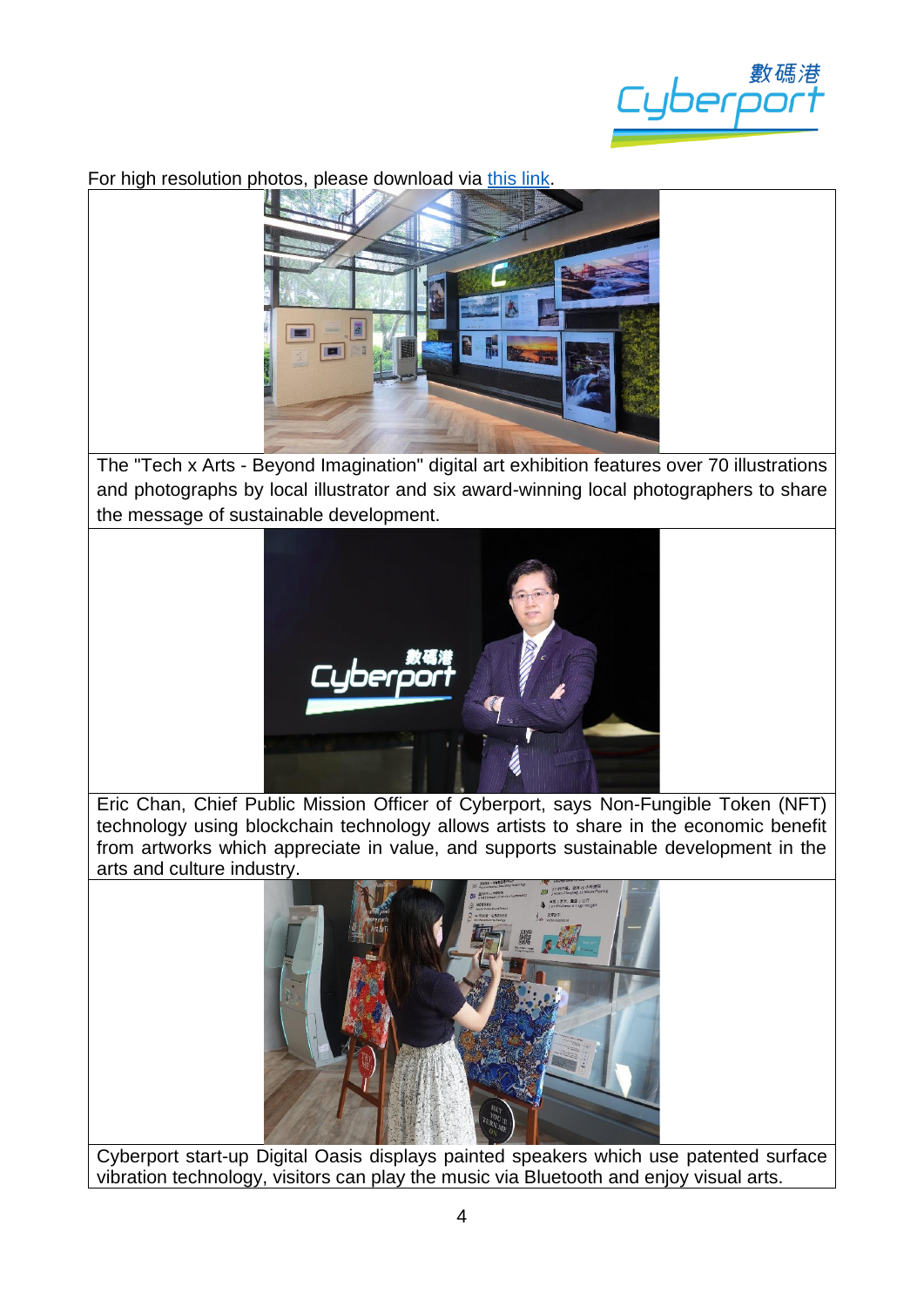



Local illustrator Vivian Ho says that the emergence of NFT technology provides more channels for artists to publish their work and in turn to benefit from each transaction.



Cyberport invites local artists from multiple industries to exchange ideas with Cyberport community start-ups on how to integrate technology into artworks. During the first sharing session, musician Hanjin Tan will share his experience of selling music NFTs.

Media associates interested in interviewing the participating start-ups, please contact:

**Cyberport** Erin Wong Tel: (852) 3166 3985 Email: [erinwongtl@cyberport.hk](mailto:erinwongtl@cyberport.hk) **Yuan Tung Financial Relations** Agnes Yiu Tel︰ (852) 3428 5690 Email︰[ayiu@yuantung.com.hk](file://///fsi-storage/Corporate%20Development/Communications/Project%202021/20210819%20IFTA%20FinTech%20Award/Press%20Release/ayiu@yuantung.com.hk)

## **About Cyberport**

Cyberport is an innovative digital community with over 1,700 start-ups and technology companies. It is managed by Hong Kong Cyberport Management Company Limited, which is wholly owned by the Hong Kong SAR Government. With a vision to be the hub for digital technology thereby creating a new economic driver for Hong Kong, Cyberport is committed to nurturing a vibrant tech ecosystem by cultivating talent, promoting entrepreneurship among youth, supporting start-ups on their growth journey, fostering industry development